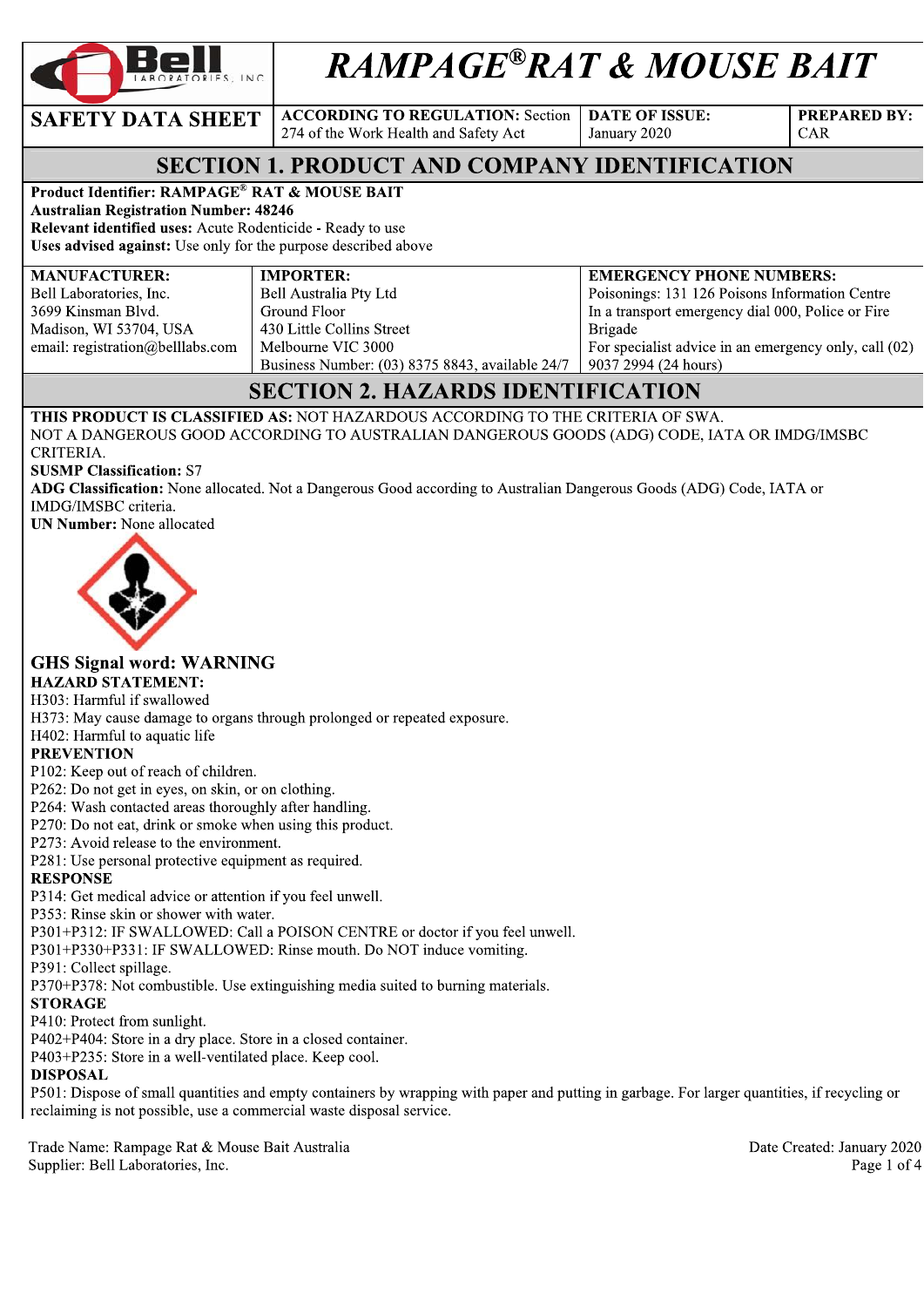### **SECTION 3. COMPOSITION/INFORMATION ON INGREDIENTS**

| <u>NEU ELUI DI UUILI UNIIRUI ILI UIRILII ILUI UI ILIURIE ELI</u>                      |             |             |  |
|---------------------------------------------------------------------------------------|-------------|-------------|--|
| Component                                                                             | CAS No.     | % By weight |  |
| <b>Cholecalciferol</b> [9,10-secocholesta- $5,7,10(19)$ -trien-3-ol]                  | 67-97-0     | 0.075%      |  |
| <b>Inert and Non-Hazardous Ingredients</b><br>(Unlisted components are non-hazardous) | Proprietary | 99.925%     |  |
|                                                                                       |             |             |  |

### **SECTION 4. FIRST AID MEASURES**

#### **Description of first aid measures**

Poisons Information Centre (for exposure or poisoning) contact a doctor or phone Australia 13 1126, available 24/7.

Ingestion: Call physician or emergency number immediately. Have this SDS with you when you call. Have person sip a glass of water if able to swallow. Do not induce vomiting unless instructed by physician.

Inhalation: Not applicable.

Eye contact: Hold eye open and rinse slowly with water for  $15 - 20$  minutes. Remove contact lenses, if present, after the first 5 minutes, then continue rinsing eye. If irritation develops, obtain medical assistance.

Skin contact: Take off contaminated clothing. Rinse skin immediately with plenty of water for 15 - 20 minutes. If irritation develops, obtain medical assistance.

#### Most important symptoms and effects, both acute and delayed

Ingestion of excessive quantities may cause hypercalcemia, anorexia, nausea, vomiting, loss of appetite, extreme thirst, lethargy, diarrhea, profuse sweating, headache.

Advice to physician: There is no specific antidote. If serum calcium levels are elevated, treatment with calcitonin is effective in reducing calcium to normal levels. Continue monitoring serum calcium and treat as necessary for hypercalcemia. (Reference: AMA Drug Evaluations, Third Edition (1977) Chapter 16, pp. 248-251)

Advice to Veterinarian: For animals ingesting bait and/or showing poisoning signs, induce vomiting by using hydrogen peroxide or administration of activated charcoal with a cathartic. If clinical signs develop, treatment consisting of saline diuresis combined with the use of furosemide, corticosteroids, and phosphate binders are recommended. Calcitonin or pamidronate may be needed for animals that remain hypercalcemic despite symptomatic treatment.

### **SECTION 5. FIRE-FIGHTING MEASURES**

**Extinguishing media** 

Suitable Extinguishing Media: water, foam or inert gas.

Unsuitable Extinguishing Media: None known.

Special hazards arising from the mixture: High temperature decomposition or burning in air can result in the formation of toxic gases, which may include oxides of carbon.

Advice for firefighters: Wear protective clothing and self-contained breathing apparatus.

### **SECTION 6. ACCIDENTAL RELEASE MEASURES**

Personal precautions, protective equipment and emergency procedures: Gloves should be worn when handling the bait. Collect spillage without creating dust.

Environmental precautions: Do not allow bait to enter drains or water courses. Where there is contamination of streams, rivers or lakes contact the appropriate environment agency.

Methods and materials for containment and cleaning up

For Containment: Sweep up spilled material immediately. Place in properly labeled container for disposal or re-use.

For Cleaning Up: Wash contaminated surfaces with detergent. Dispose of all wastes in accordance with all local, regional and national regulations.

**Reference to other sections:** Refer to Sections 7, 8 & 13 for further details of personal precautions, personal protective equipment and disposal considerations.

### **SECTION 7. HANDLING AND STORAGE**

**Precautions for safe handling:** Do not handle the product near food, animal foodstuffs or drinking water. Keep out of reach of children. Do not use near heat sources, open flame, or hot surfaces. As soon as possible, wash hands thoroughly after applying bait and before eating, drinking, chewing gum, using tobacco, or using the toilet.

Conditions for safe storage, including any incompatibilities: This product is a Scheduled Poison. Observe all relevant regulations regarding sale, transport and storage of this schedule of poison. Protect this product from light. Store in the closed original container in a dry, cool, wellventilated area out of direct sunlight. Make sure that the product does not come into contact with substances listed under "Incompatibilities" in Section 10. Check packaging - there may be further storage instructions on the label.

Trade Name: Rampage Rat & Mouse Bait Australia Supplier: Bell Laboratories, Inc.

Date Created: January 2020 Page 2 of 4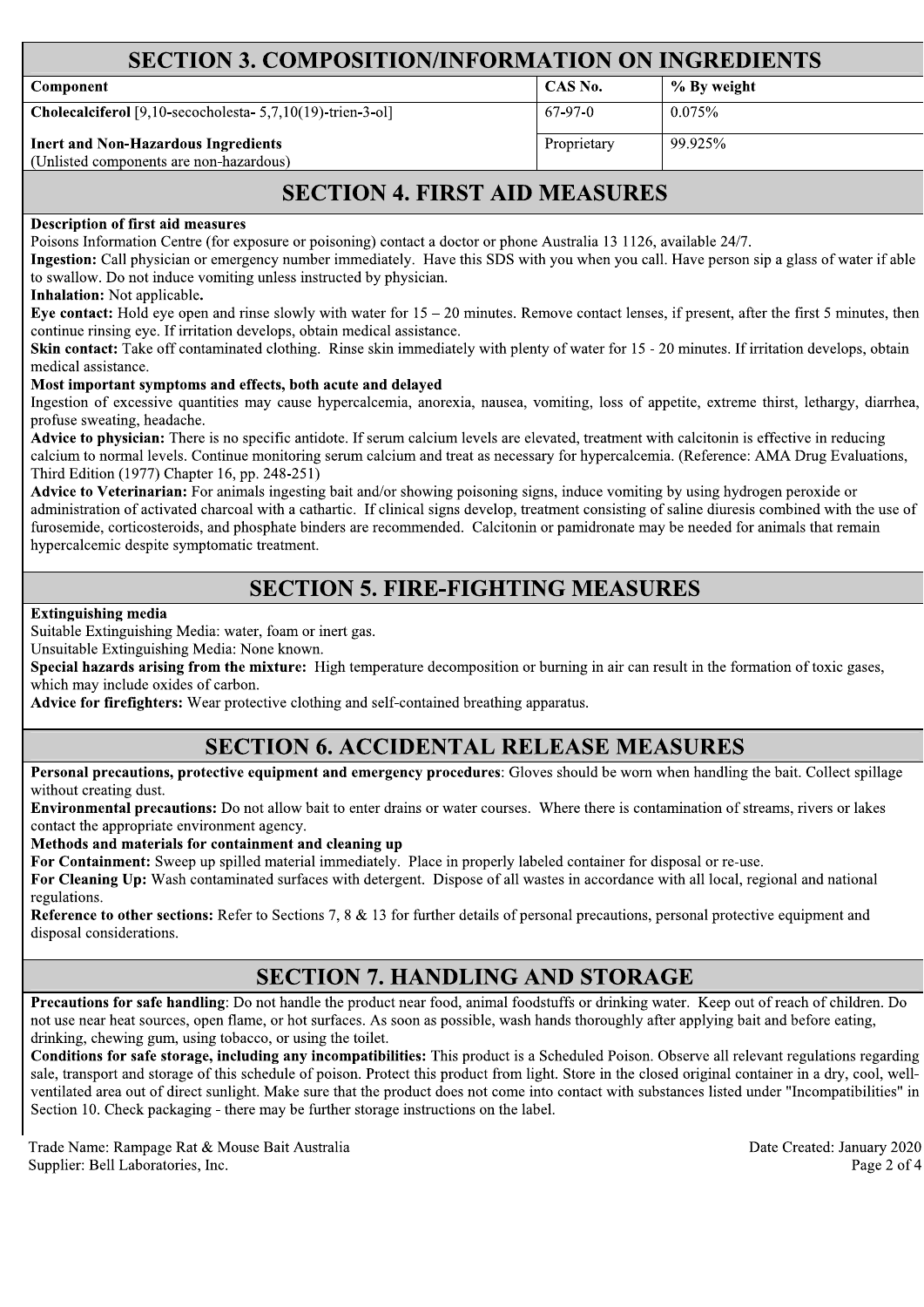### **SECTION 8. EXPOSURE CONTROLS/PERSONAL PROTECTION**

| <b>Established Limits</b> |                 |                 |                     |
|---------------------------|-----------------|-----------------|---------------------|
| Component                 | OSHA            | ACGIH           | <b>Other Limits</b> |
| <b>Cholecalciferol</b>    | Not Established | Not Established | Not Established     |

The following Australian Standards will provide general advice regarding safety clothing and equipment:

Respiratory equipment: AS/NZS 1715, Protective Gloves: AS 2161, Occupational Protective Clothing: AS/NZS 4501 set 2008, Industrial Eye Protection: AS1336 and AS/NZS 1337, Occupational Protective Footwear: AS/NZS2210No special equipment is usually needed when occasionally handling small quantities. The following instructions are for bulk handling or where regular exposure in an occupational setting occurs without proper containment systems.

Ventilation: No special ventilation requirements are normally necessary for this product. However make sure that the work environment remains clean and that dusts are minimised.

Eye Protection: Eye protection such as protective glasses or goggles is recommended when this product is being used.

Skin Protection: The information at hand indicates that this product is not harmful and that normally no special skin protection is necessary. However, we suggest that you routinely avoid contact with all chemical products and that you wear suitable gloves when skin contact is likely. **Protective Material Types:** We suggest that protective clothing be made from the following materials: rubber.

**Respirator:** If there is a significant chance that dusts are likely to build up in the area where this product is being used, we recommend that vou use a suitable dust mask.

### **SECTION 9. PHYSICAL AND CHEMICAL PROPERTIES**

Information on basic physical and chemical properties

| Appearance/Color:                                    | Blue-grey-beige-brown granular pellet |
|------------------------------------------------------|---------------------------------------|
| Odor:                                                | Sweet grain-like                      |
| <b>Odor Threshold:</b>                               | No data                               |
| pH:                                                  | No data                               |
| <b>Melting point:</b>                                | No data                               |
| <b>Boiling point:</b>                                | No data                               |
| <b>Flash point:</b>                                  | No data                               |
| <b>Evaporation rate:</b>                             | No data                               |
| <b>Flammability:</b>                                 | No data                               |
| <b>Upper/lower flammability or explosive limits:</b> | No data                               |
| <b>Vapor Pressure:</b>                               | No data                               |
| <b>Vapor Density:</b>                                | No data                               |
| <b>Relative Density:</b>                             | 1.28 g/mL @ $20^{\circ}$ C            |
| <b>Solubility (water):</b>                           | No data                               |
| <b>Solubility (solvents):</b>                        | No data                               |
| Partition coefficient: n-octanol/water:              | No data                               |
| <b>Auto-ignition temperature:</b>                    | No data                               |
| <b>Decomposition temperature:</b>                    | No data                               |
| <b>Viscositv:</b>                                    | No data                               |

### **SECTION 10. STABILITY AND REACTIVITY**

**Reactivity:** Stable when stored in original container in a cool, dry location.

Chemical stability: Stable when stored in original container in a cool, dry location.

Possibility of hazardous reactions: Refer to Hazardous decomposition products

**Conditions to avoid:** Avoid extreme temperatures (below  $0^{\circ}$ C or above  $40^{\circ}$ C).

**Incompatible materials:** Avoid strongly alkaline materials.

Hazardous decomposition products: High temperature decomposition or burning in air can result in the formation of toxic gases, which may include oxides of carbon.

## **SECTION 11. TOXICOLOGICAL INFORMATION**

Information on toxicological effects

**Acute Toxicity** 

**LD50, oral (ingestion):**  $>5001$  mg/kg (rats) (Cholecalciferol Rat LD50 oral: 43.6 mg/kg bw).

**LD50, dermal (skin contact):**  $>$  5001 mg/kg (rats) (Cholecalciferol not determined).

LC50, inhalation: Product is a granular pellet and therefore exposure by inhalation is not relevant.

Skin corrosion/irritation : Not irritating to skin.

Serious eye damage/Irritation: Not irritating to eyes.

Trade Name: Rampage Rat & Mouse Bait Australia Supplier: Bell Laboratories, Inc.

Date Created: January 2020 Page 3 of 4